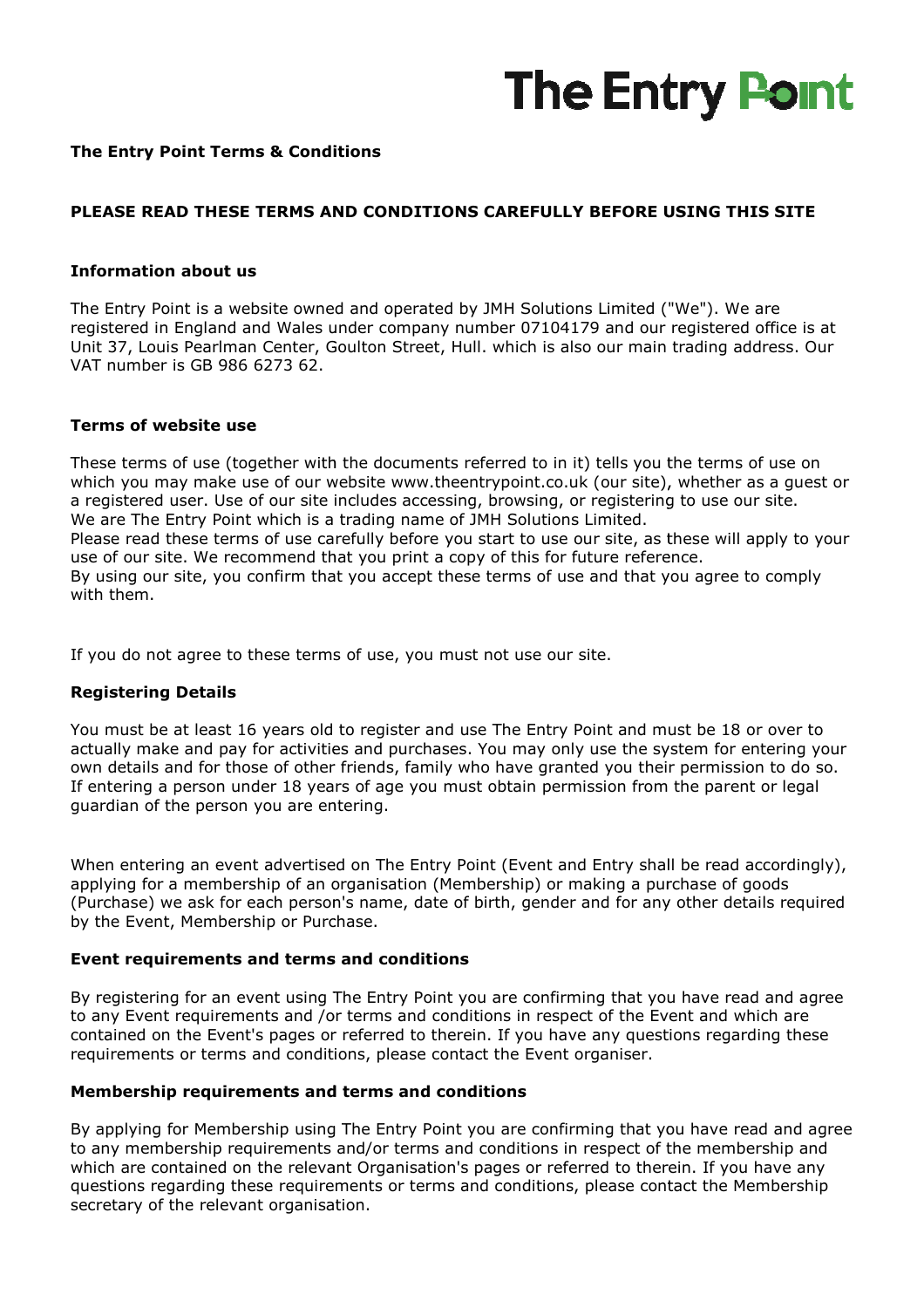## **Purchase requirements and terms and conditions**

By Purchasing goods using The Entry Point you are confirming that you have read and agree to any purchase requirements and/or terms and conditions in respect of the purchase and which are contained on the relevant Organisation's pages or referred to therein. If you have any questions regarding these requirements or terms and conditions, please contact the relevant organisation.

# **Receiving Emails**

When using The Entry Point for registrations and memberships you must provide a valid email address so we can send you confirmation of your registration and of any entries, memberships or purchase you make.

The email address supplied (and any email addresses given when registering other people) may be used by the Event, Membership or Event organisation to send out additional information, marketing or promotional material about the Events you enter, Membership you join or Purchases you make.

# **Liability as Agent**

The Entry Point act as an agent for the Event / Membership / Event organisations for the purpose only of taking online Entries, Memberships and Purchases for them and selling related goods as the agent of such persons. The Entry Point shall not be liable for any injury or loss to the participant / applicant relating (directly or indirectly) to (i) the conduct, organisation, delivery or operation of the Event or (ii) Membership of the Membership organisation in any way whatsoever. The Entry Point does not give any warranty (express or implied) with regard to the conduct of any Event or relating to any Membership or Purchase

# **Event Cancellation or Change of Event Date**

If for any reason an Event is cancelled or the date has to be changed, please review the specific Event details, rules and terms & conditions which have been documented by the Event organiser. If a refund is appropriate, the participant should contact the Event organiser.

## **The Entry Point is not liable to make any refunds in such situations and such liability rests with the Event organiser unless the event has chosen to use our Event Insurance.**

# **Withdrawing your Event Entry**

Once you have entered an event you have no statutory right to cancel and each Event has its own withdrawals or cancellation policy. If on withdrawal from an Event a refund is appropriate, the participant should contact the Event organiser of the relevant organisation directly.

# **Donations**

For some Events / Memberships / Purchases you will be able to make a voluntary donation to an organisation, charity or other cause supported by the Event or Organisation. If you choose to make a donation The Entry Point will retain a portion of the amount of the relevant fees plus the amount donated (maximum of 4% subject to a minimum overall charge of 60p) to cover the credit / debit card handling fee and administration costs. The remainder of the donation will be passed onto the Event / Membership / Purchase organisation for them to distribute to the charity or other cause. The Entry Point takes no responsibility for overseeing the distribution of any donations made - this is solely the responsibility of the Event / Membership / Purchase organisation. Once you have made a voluntary donation it will not be possible to come back to The Entry Point and lower or remove the donated amount as it may have already been passed onto the Event / Membership / Purchase organisation.

#### **Data Protection**

The personal data and entry / membership / purchase specific information you give can and will be used by both The Entry Point and the Event / Membership / Purchase organisations for the purpose of managing Events (including emergencies relating thereto), processing and publishing entries and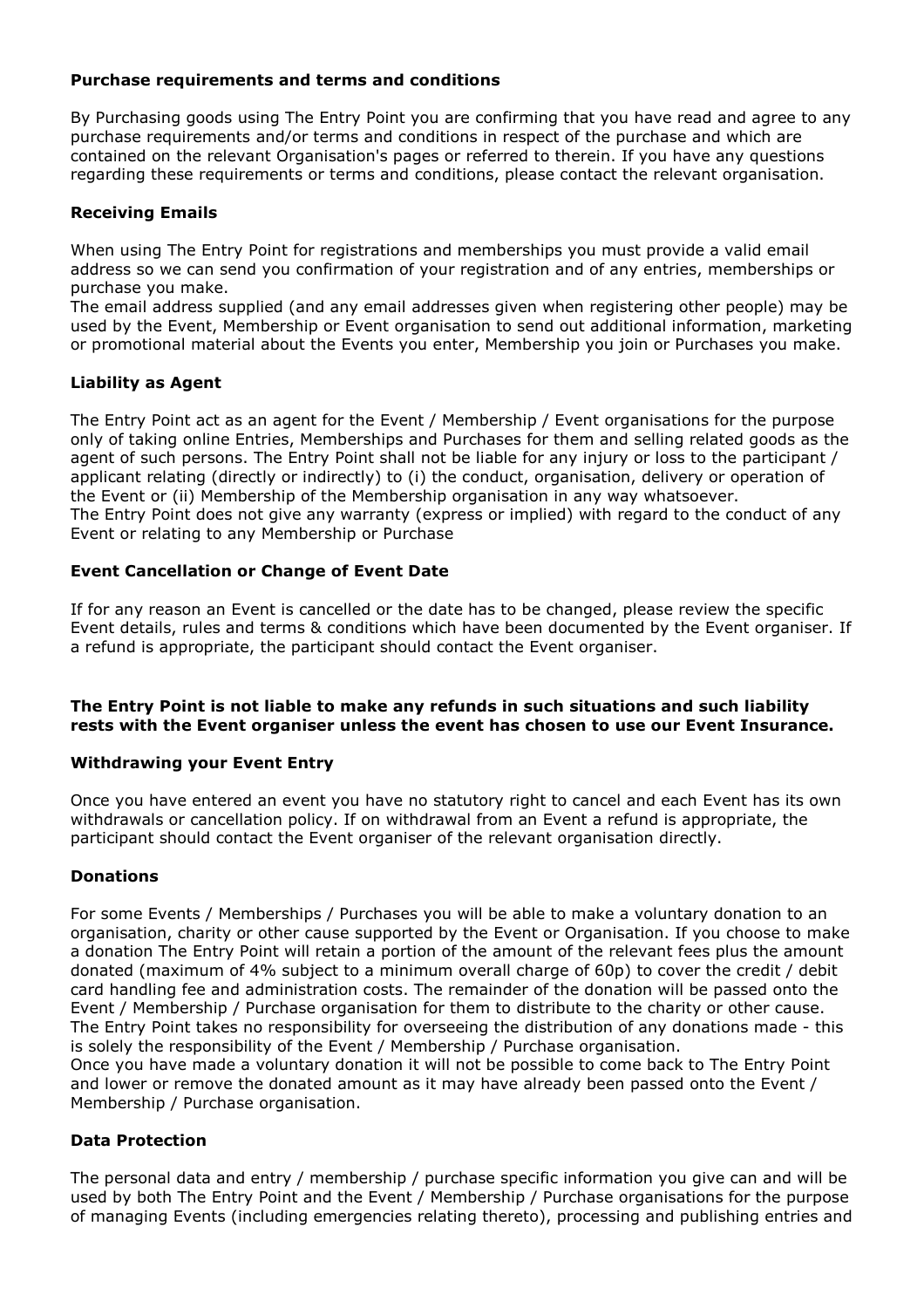results, maintaining Membership information and/or for fulfilling Purchases. The Entry Point will not pass this data to any other third party.

If you make a payment by credit / debit card, full card details are only held by Stripe not by The Entry Point.

# **Contact Details**

For all Entry, Membership or Purchase related enquiries please contact the Event, Membership or Purchase organisation - their contact details are displayed on the Event / Membership / Purchase introduction page.

The Entry Point is a trading name of JMH Solutions Limited.

## **Changes to these terms**

We may revise these terms of use at any time by amending this page. Please check this page from time to time to take notice of any changes we made, as they are binding on you.

## **Changes to our site**

We may update our site from time to time, and may change the content at any time. However, please note that any of the content on our site may be out of date at any given time, and we are under no obligation to update it.

We do not guarantee that our site, or any content on it, will be free from errors or omissions.

## **Accessing our site**

We do not guarantee that our site, or any content on it, will always be available or be uninterrupted. Access to our site is permitted on a temporary basis. We may suspend, withdraw, discontinue or change all or any part of our site without notice. We will not be liable to you if for any reason our site is unavailable at any time or for any period.

You are responsible for making all arrangements necessary for you to have access to our site. You are also responsible for ensuring that all persons who access our site through your internet connection are aware of these terms of use and other applicable terms and conditions, and that they comply with them.

# **Intellectual property rights**

We are the owner or the licensee of all intellectual property rights in our site, and in the material published on it. Those works are protected by copyright laws and treaties around the world. All such rights are reserved.

You may print off one copy, and may download extracts, of any page(s) from our site for your personal use and you may draw the attention of others within your organisation to content posted on our site.

You must not modify the paper or digital copies of any materials you have printed off or downloaded in any way, and you must not use any illustrations, photographs, video or audio sequences or any graphics separately from any accompanying text.

Our status (and that of any identified contributors) as the authors of content on our site must always be acknowledged.

You must not use any part of the content on our site for commercial purposes without obtaining a licence to do so from us or our licensors.

If you print off, copy or download any part of our site in breach of these terms of use, your right to use our site will cease immediately and you must, at our option, return or destroy any copies of the materials you have made.

#### **No reliance on information**

The content on our site is provided for general information only. It is not intended to amount to advice on which you should rely. You must obtain professional or specialist advice before taking, or refraining from, any action on the basis of the content on our site.

Although we make reasonable efforts to update the information on our site, we make no